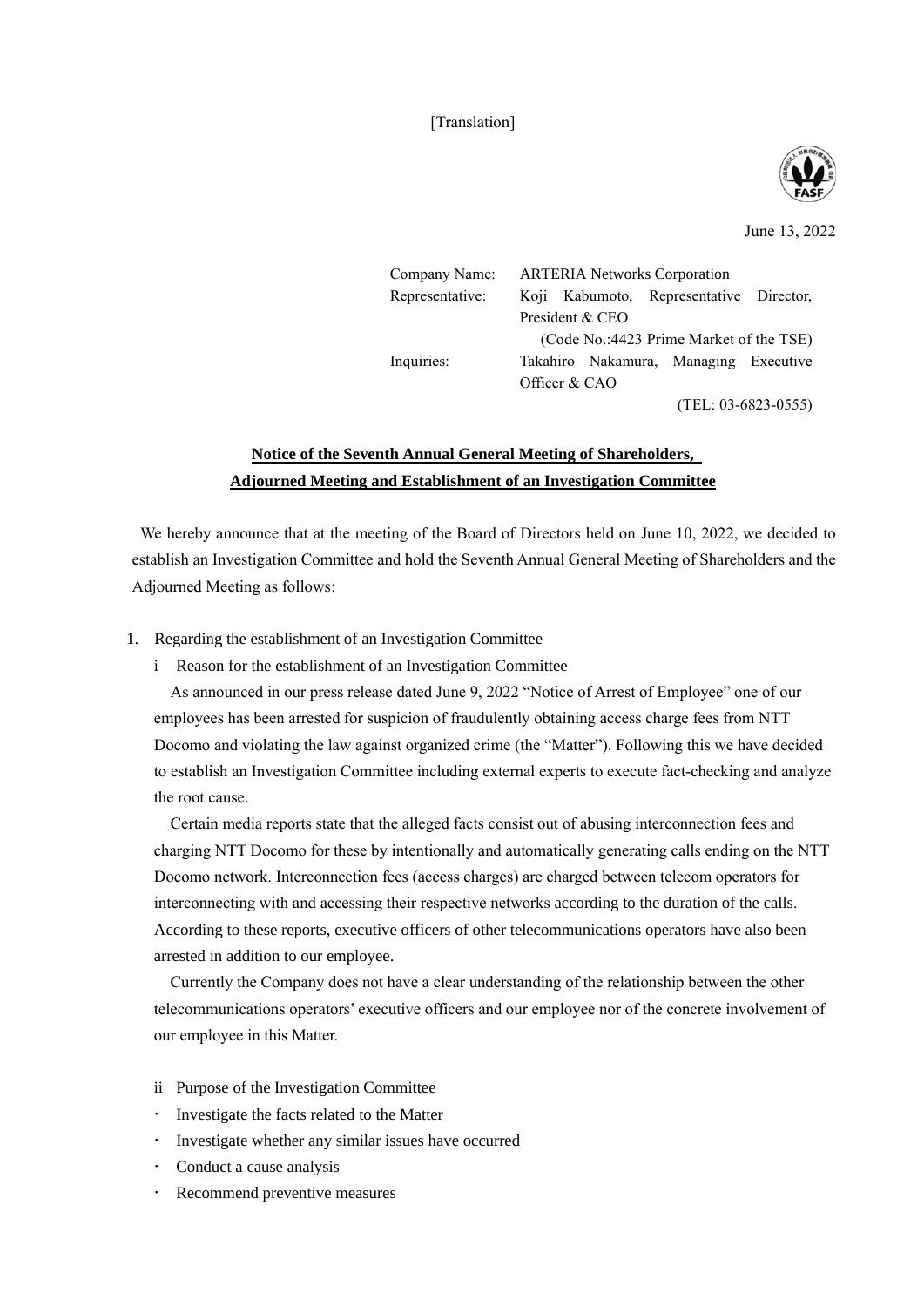#### iii Members of the Investigation Committee

| Chairman      | Takeshi Motomura  | (Outside Audit & Supervisory Board Member,                      |
|---------------|-------------------|-----------------------------------------------------------------|
|               |                   | Independent Director, lawyer)                                   |
| <b>Member</b> | Yoshivuki Wada    | (Representative of KIC Co., Ltd. / Certified Public Accountant) |
| <b>Member</b> | Takahiro Nakamura | (Managing Executive Officer & CAO of the Company)               |

#### iv Future outlook

The Company will fully cooperate with the Investigation Committee. We will disclose the results reported by the Investigation Committee as soon as it has been completed.

According to the Committee, the duration of the investigation period is currently under consideration. However, since one of our employees has also been arrested, it will be difficult to complete a review of the facts relating to the Matter, including the level of our employees' involvement, and any impact on our earnings results before the Seventh Annual General Meeting of Shareholders scheduled for June 29, 2022 (the "AGM"). The Company estimates this review will take at least a month.

#### 2. Seventh Annual General Meeting of Shareholders

i Decision to convene a continuation of the AGM to be held on June 29, 2022, we were scheduled to report to the shareholders at the AGM with respect to certain matters, including the following: 1) "Business report, report on the consolidated financial statements, and reports on the results of the audits of the consolidated financial statements by the accounting auditor and the Audit & Supervisory Board for the seventh term (from April 1, 2021 to March 31, 2022)", and 2) "Report on the nonconsolidated financial statements for the seventh term (from April 1, 2021 to March 31, 2022)" (the "Financial Report for the Seventh Term"), after the completion of the required procedures, including the settlement procedures and receipt of the results of audit of the financial statements by the accounting auditor (the "Settlement-Related Procedures").

However, as stated above one of our employees has been arrested for suspicion of fraudulently obtaining access charge fees from NTT Docomo and violating the law against organized crime and we have established an Investigation Committee because of this.

Our accounting auditor has advised the Company that depending on the outcome of this investigation there is a possibility that the Settlement-Related Procedures need to be repeated. Since the investigation will require a decent amount of time, the Company decided to forego reporting on the Financial Report for the Seventh Term at the AGM.

Accordingly, as soon as the required procedures are completed, including receipt of the results of accounting audits of the financial statements, we will convene a meeting as a continuation of the AGM (the "Adjourned Meeting") to report on the Financial Report for the Seventh Term, and we will ask the shareholders to delegate the determination of the time, date, and venue of the Adjourned Meeting to the Board of Directors (the "Proposal") at the AGM. If the Proposal is approved at the AGM, we would like to send our shareholders the notice of the Adjourned Meeting and hold the Adjourned Meeting.

As the Adjourned Meeting will be a part of the AGM, the shareholders to be present at the Adjourned Meeting should be the same as those who can exercise their voting rights at the AGM.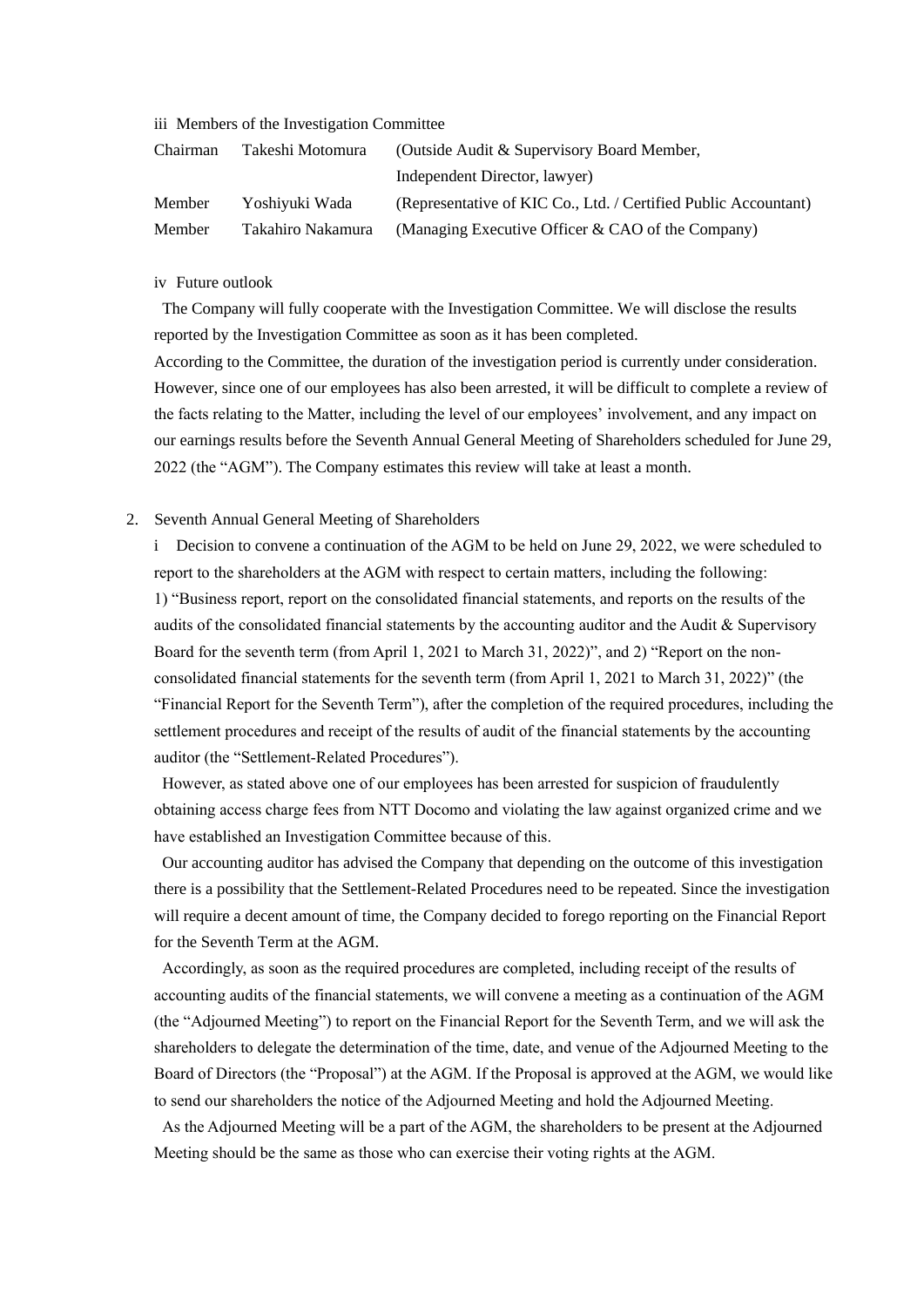ii The AGM

(1) Date and Time Thursday, June 29, 2022, at 1:00 p.m.

(2) Venue Bellessalle Onarimon Tower 4 F 1-1-1, Shibakoen, Minato-ku, Tokyo

(3) Purpose of the AGM

Matters to be reported

1. Business report, report on the consolidated financial statements, and report on the result of the audit of the consolidated financial statements by the accounting auditor and the Audit & Supervisory Board for the seventh term (from April 1, 2021 to March 31, 2022)

2. Report on the non-consolidated financial statements for the seventh term (from April 1, 2021 to March 31, 2022)

\*These matters will not be reported on at the AGM but during the Adjourned Meeting

Matters to be resolved

Proposal 1 Partial amendments to the Articles of Incorporation

Proposal 2 Election of five (5) directors

Proposal 3 Election of two (2) Audit & Supervisory Board Members

iii Outline of Adjourned Meeting

We will convene an Adjourned Meeting as continuation of the AGM according to Article 317 of the Corporate Law. Matters to be resolved by and the schedule for the Adjourned Meeting are as follows.

 We will announce the date, time, and venue of the Adjourned Meeting as soon as the Proposal has been resolved and it is determined.

Purpose:

Matters to be reported

1. Business report, report on the consolidated financial statements, and report on the result of the audit of the consolidated financial statements by the accounting auditor and the Audit & Supervisory Board for the seventh term (April 1, 2021 to March 31, 2022)

2. Report on the non-consolidated financial statements for the seventh term (April 1, 2021 to March 31, 2022)